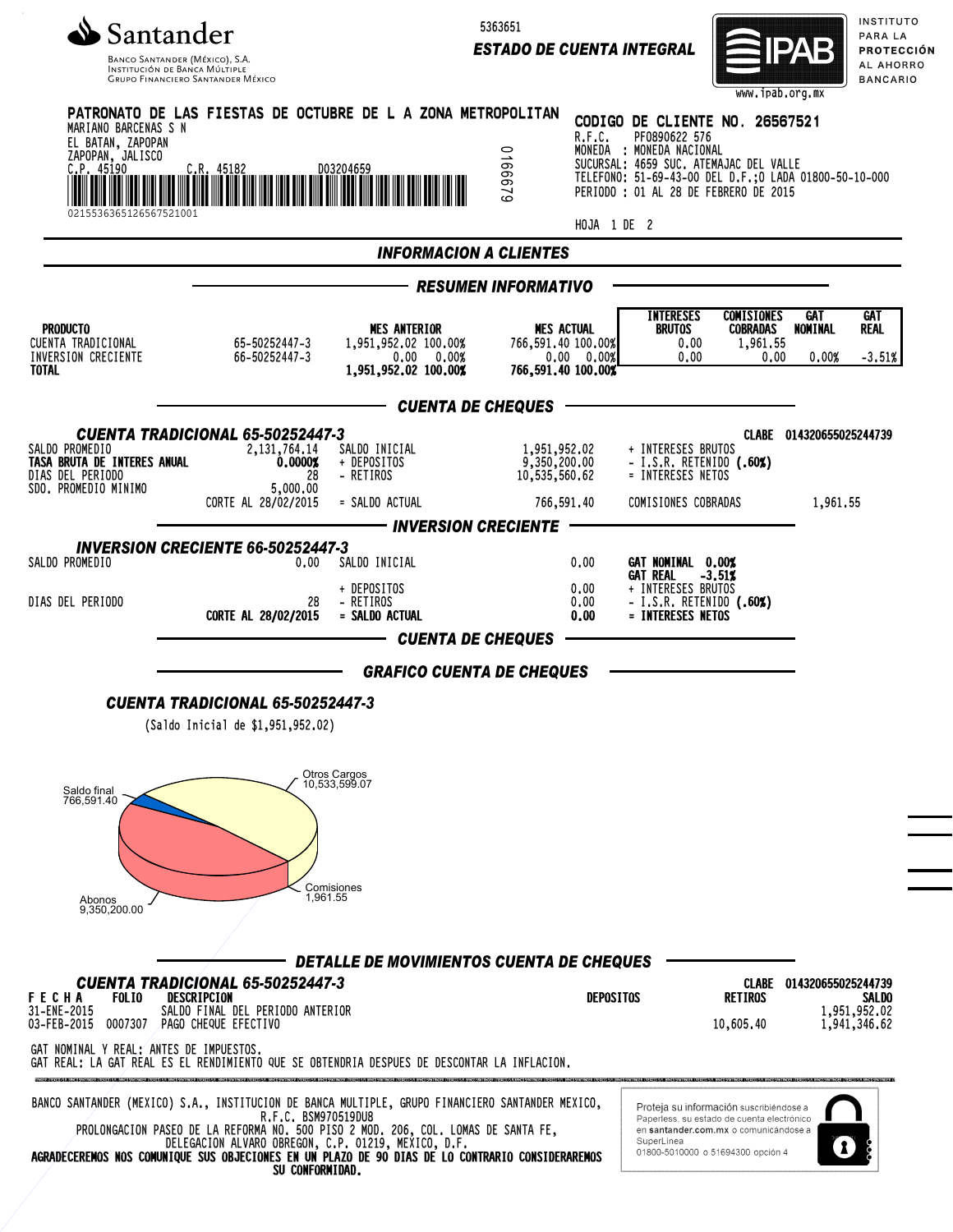

5363651

## *ESTADO DE CUENTA INTEGRAL*

Banco Santander (México), S.A.<br>Institución de Banca Múltiple<br>Grupo Financiero Santander México

| <b>FECHA</b><br>03-FEB-2015<br>03-FEB-2015<br>03-FEB-2015                                                                                                                                                                                                                                                                                                                           | <b>FOLIO</b><br>0007302<br>0007028<br>8507260                                                                                                                                                                                                                                   | DESCRIPCION<br>PAGO CHEQUE EFECTIVO<br>PAGO CHEQUE EFECTIVO<br>PAGO TRANSFERENCIA SPEI/TEF PENSIONES 2DA Q ENERO 2015 REF                                                                                                                                                                                                                                                                                                                                                                                                                                                                                                                                                                                                                                                                                                                                                                                                                                                                                                                                                                                                           | <b>DEPOSITOS</b>         | <b>RETIROS</b><br>4,005.40<br>3,000.00<br>232,443.63                                                                                                                                                                                                                 | <b>SALDO</b><br>1,937,341.22<br>1,934,341.22<br>1,701,897.59                                                                                                                                                                                                                                                                                                         |
|-------------------------------------------------------------------------------------------------------------------------------------------------------------------------------------------------------------------------------------------------------------------------------------------------------------------------------------------------------------------------------------|---------------------------------------------------------------------------------------------------------------------------------------------------------------------------------------------------------------------------------------------------------------------------------|-------------------------------------------------------------------------------------------------------------------------------------------------------------------------------------------------------------------------------------------------------------------------------------------------------------------------------------------------------------------------------------------------------------------------------------------------------------------------------------------------------------------------------------------------------------------------------------------------------------------------------------------------------------------------------------------------------------------------------------------------------------------------------------------------------------------------------------------------------------------------------------------------------------------------------------------------------------------------------------------------------------------------------------------------------------------------------------------------------------------------------------|--------------------------|----------------------------------------------------------------------------------------------------------------------------------------------------------------------------------------------------------------------------------------------------------------------|----------------------------------------------------------------------------------------------------------------------------------------------------------------------------------------------------------------------------------------------------------------------------------------------------------------------------------------------------------------------|
| 03-FEB-2015                                                                                                                                                                                                                                                                                                                                                                         | 8507914                                                                                                                                                                                                                                                                         | 0030215<br>PAGO TRANSFERENCIA SPEI/TEF PFO SEDAR 2DA Q ENERO 2015 REF                                                                                                                                                                                                                                                                                                                                                                                                                                                                                                                                                                                                                                                                                                                                                                                                                                                                                                                                                                                                                                                               |                          | 9,252.64                                                                                                                                                                                                                                                             | 1,692,644.95                                                                                                                                                                                                                                                                                                                                                         |
| 04-FEB-2015<br>05-FEB-2015                                                                                                                                                                                                                                                                                                                                                          | 6598992<br>8902742                                                                                                                                                                                                                                                              | 0093427<br>DEPOSITO SALVO BUEN COBRO 006598992<br>ABONO TRANSFERENCIA SPEI/TEF FINIQUITO CARROS ALEGORICOS<br>0050215 00012396001979536908                                                                                                                                                                                                                                                                                                                                                                                                                                                                                                                                                                                                                                                                                                                                                                                                                                                                                                                                                                                          | 974,400.00<br>174,000.00 |                                                                                                                                                                                                                                                                      | 2,667,044.95<br>2,841,044.95                                                                                                                                                                                                                                                                                                                                         |
| 05-FEB-2015                                                                                                                                                                                                                                                                                                                                                                         | 9032574                                                                                                                                                                                                                                                                         | PAGO TRANSFERENCIA SPEI/TEF TRASPASO A BANAMEX REF 0050215                                                                                                                                                                                                                                                                                                                                                                                                                                                                                                                                                                                                                                                                                                                                                                                                                                                                                                                                                                                                                                                                          |                          | 700,000.00                                                                                                                                                                                                                                                           | 2,141,044.95                                                                                                                                                                                                                                                                                                                                                         |
| 06-FEB-2015<br>06-FEB-2015<br>09-FEB-2015<br>12-FEB-2015                                                                                                                                                                                                                                                                                                                            | 8995283<br>0006904<br>2644357<br>8460883                                                                                                                                                                                                                                        | DEPOSITO EN EFECTIVO<br>PAGO CHEQUE EFECTIVO<br>DEPOSITO SALVO BUEN COBRO 002644357<br>PAGO TRANSFERENCIA SPEI/TEF TRASPASO A BANAMEX REF 0120215                                                                                                                                                                                                                                                                                                                                                                                                                                                                                                                                                                                                                                                                                                                                                                                                                                                                                                                                                                                   | 17,400.00<br>64,400.00   | 3,000.00<br>950,000.00                                                                                                                                                                                                                                               | 2,158,444.95<br>2, 155, 444.95<br>2,219,844.95<br>1,269,844.95                                                                                                                                                                                                                                                                                                       |
| 13-FEB-2015<br>13-FEB-2015<br>13-FEB-2015<br>13-FEB-2015<br>13-FEB-2015<br>13-FEB-2015<br>13-FEB-2015<br>13-FEB-2015<br>13-FEB-2015<br>13-FEB-2015<br>13-FEB-2015<br>13-FEB-2015<br>13-FEB-2015<br>13-FEB-2015<br>13-FEB-2015<br>13-FEB-2015                                                                                                                                        | 0000000<br>0000000<br>0000000<br>0000000<br>0000000<br>0000000<br>0007319<br>0007311<br>0007308<br>0007310<br>0007317<br>0007316<br>0007309<br>0007314<br>0007313<br>6223096                                                                                                    | CARGO PAGO NOMINA POR APLICAR PATRONATO DE LAS FIESTAS DE O<br>COMISION DISPERSION DE PAGOS PATRONATO DE LAS FIESTAS DE OC<br>I.V.A. POR COMISION PATRONATO DE LAS FIESTAS DE OCTUBRE DE<br>CARGO PAGO NOMINA POR APLICAR PATRONATO DE LAS FIESTAS DE O<br>COMISION DISPERSION DE PAGOS PATRONATO DE LAS FIESTAS DE OC<br>I.V.A. POR COMISION PATRONATO DE LAS FIESTAS DE OCTUBRE DE<br>PAGO CHEQUE EFECTIVO<br>PAGO CHEQUE EFECTIVO<br>PAGO CHEQUE EFECTIVO<br>PAGO CHEQUE EFECTIVO<br>PAGO CHEQUE EFECTIVO<br>PAGO CHEQUE EFECTIVO<br>PAGO CHEQUE EFECTIVO<br>PAGO CHEQUE EFECTIVO<br>PAGO CHEQUE EFECTIVO<br>CARGO TRANSFERENCIA ENLACE 1366707                                                                                                                                                                                                                                                                                                                                                                                                                                                                                  |                          | 231,678.20<br>304.75<br>48.76<br>244,454.40<br>230.00<br>36.80<br>1,942.40<br>3,668.20<br>5,090.40<br>2,609.80<br>2,670.60<br>3,169.40<br>4,269.40<br>4,005.80<br>3,416.40<br>4,030.00                                                                               | 1,038,166.75<br>1,037,862.00<br>1,037,813.24<br>793,358.84<br>793,128.84<br>793,092.04<br>791,149.64<br>787, 481.44<br>779,781.24<br>777,110.64<br>773,941.24<br>769,671.84<br>765,666.04<br>762,249.64<br>758,219.64                                                                                                                                                |
| 13-FEB-2015<br>16-FEB-2015<br>16-FEB-2015<br>16-FEB-2015                                                                                                                                                                                                                                                                                                                            | 0007320<br>0007318<br>9055446<br>9199858                                                                                                                                                                                                                                        | PAGO CHEQUE EFECTIVO<br>PAGO CHEQUE EFECTIVO<br>ABONO POR PAGO DE FACTURAS PAGO DE ANHEUSER-BUSCH MEXICO HO<br>PAGO TRANSFERENCIA SPEI/TEF PFO PENSIONES 1RA Q FEB 2015 RE<br>F 0160215                                                                                                                                                                                                                                                                                                                                                                                                                                                                                                                                                                                                                                                                                                                                                                                                                                                                                                                                             | 8,120,000.00             | 5,754.00<br>10,605.40<br>237,885.05                                                                                                                                                                                                                                  | 752,465.64<br>741,860.24<br>8,861,860.24<br>8,623,975.19                                                                                                                                                                                                                                                                                                             |
| 16-FEB-2015                                                                                                                                                                                                                                                                                                                                                                         | 9200227                                                                                                                                                                                                                                                                         | PAGO TRANSFERENCIA SPEI/TEF PFO SEDAR 1RA Q FEB 2015 REF 00<br>93427                                                                                                                                                                                                                                                                                                                                                                                                                                                                                                                                                                                                                                                                                                                                                                                                                                                                                                                                                                                                                                                                |                          | 9,252.64                                                                                                                                                                                                                                                             | 8,614,722.55                                                                                                                                                                                                                                                                                                                                                         |
| 17-FEB-2015                                                                                                                                                                                                                                                                                                                                                                         | 9258339                                                                                                                                                                                                                                                                         | PAGO TRANSFERENCIA SPEI/TEF TRAPASO A BANAMEX REF 0170215                                                                                                                                                                                                                                                                                                                                                                                                                                                                                                                                                                                                                                                                                                                                                                                                                                                                                                                                                                                                                                                                           |                          | 4,500,000.00                                                                                                                                                                                                                                                         | 4, 114, 722.55                                                                                                                                                                                                                                                                                                                                                       |
| 17-FEB-2015<br>17-FEB-2015<br>17-FEB-2015                                                                                                                                                                                                                                                                                                                                           | 0269888<br>0000000<br>0331379                                                                                                                                                                                                                                                   | CGO IMPTO FED TRANSF ELECT 02150FS4790007911487<br>APORT LINEA CAPTURA INTERNET 065502503839<br>CARGO TRANSFERENCIA ENLACE 1366707                                                                                                                                                                                                                                                                                                                                                                                                                                                                                                                                                                                                                                                                                                                                                                                                                                                                                                                                                                                                  |                          | 226,263.00<br>77,862.88<br>4,030.00                                                                                                                                                                                                                                  | 3,888,459.55<br>3,810,596.67<br>3,806,566.67                                                                                                                                                                                                                                                                                                                         |
| 18-FEB-2015<br>19-FEB-2015<br>20-FEB-2015                                                                                                                                                                                                                                                                                                                                           | 0007312<br>0007315<br>8114967                                                                                                                                                                                                                                                   | PAGO CHEQUE EFECTIVO<br>PAGO CHEQUE EFECTIVO<br>PAGO TRANSFERENCIA SPEI/TEF TRASPASO A BANAMEX REF 0200215                                                                                                                                                                                                                                                                                                                                                                                                                                                                                                                                                                                                                                                                                                                                                                                                                                                                                                                                                                                                                          |                          | 937,00<br>4,005.60<br>1,500,000.00                                                                                                                                                                                                                                   | 3,805,629.67<br>3,801,624.07<br>2,301,624.07                                                                                                                                                                                                                                                                                                                         |
|                                                                                                                                                                                                                                                                                                                                                                                     |                                                                                                                                                                                                                                                                                 | 23-FEB-2015 8287903 PAGO TRANSFERENCIA SPEI/TEF PFO A CTA F 366 REF 0230215                                                                                                                                                                                                                                                                                                                                                                                                                                                                                                                                                                                                                                                                                                                                                                                                                                                                                                                                                                                                                                                         |                          | 1,000,000.00                                                                                                                                                                                                                                                         | 1,301,624.07                                                                                                                                                                                                                                                                                                                                                         |
| 24-FEB-2015<br>27-FEB-2015<br>27-FEB-2015<br>27-FEB-2015<br>27-FEB-2015<br>27-FEB-2015<br>27-FEB-2015<br>27-FEB-2015<br>27-FEB-2015<br>27-FEB-2015<br>27-FEB-2015<br>27-FEB-2015<br>27-FEB-2015<br>27-FEB-2015<br>27-FEB-2015<br>27-FEB-2015<br>27-FEB-2015<br>27-FEB-2015<br>27-FEB-2015<br>27-FEB-2015<br>27-FEB-2015<br>27-FEB-2015<br>27-FEB-2015<br>27-FEB-2015<br>27-FEB-2015 | 0007152<br>0000000<br>0000000<br>0000000<br>0000000<br>0000000<br>0000000<br>0007332<br>0007325<br>0007321<br>9022797<br>9022797<br>9022798<br>9022798<br>9022796<br>9022796<br>9022795<br>9022795<br>0007329<br>0007328<br>0007326<br>0007333<br>0007334<br>0000000<br>0000000 | PAGO CHEQUE EFECTIVO<br>CARGO PAGO NOMINA POR APLICAR PATRONATO DE LAS FIESTAS DE O<br>COMISION DISPERSION DE PAGOS PATRONATO DE LAS FIESTAS DE OC<br>I.V.A. POR COMISION PATRONATO DE LAS FIESTAS DE OCTUBRE DE<br>CARGO PAGO NOMINA POR APLICAR PATRONATO DE LAS FIESTAS DE O<br>COMISION DISPERSION DE PAGOS PATRONATO DE LAS FIESTAS DE OC<br>I.V.A. POR COMISION PATRONATO DE LAS FIESTAS DE OCTUBRE DE<br>PAGO CHEQUE EFECTIVO<br>PAGO CHEQUE EFECTIVO<br>PAGO CHEQUE EFECTIVO<br>COMISION TRANSFERENCIA SPEI 00007 >100,000 T 4 C/U<br>I.V.A. POR COMISION 00007 >100,000 T 4 C/U<br>COM TRANSF TEF (ENLA) 00002 <100,000 T 4 C/U<br>$I.V.A.$ POR COMISION 00002 <100,000 T 4 C/U<br>COMISION CONSULTA ENLACE COMISION CONSULTAS 80120920496A<br>I.V.A. POR COMISION COMISION CONSULTAS 80120920496A<br>COM TRANSF INTERNAS ENLACE 00002 TRANSF. INTERNAS 5 C/U 801<br>I.V.A. POR COMISION 00002 TRANSF. INTERNAS 5 C/U 8012092049<br>PAGO CHEQUE EFECTIVO<br>PAGO CHEQUE EFECTIVO<br>PAGO CHEQUE EFECTIVO<br>PAGO CHEQUE EFECTIVO<br>PAGO CHEQUE EFECTIVO<br>COMISION CHEQUES PAGADOS N.OP.: 0000026<br>I.V.A. POR COMISION |                          | 1,164,40<br>259,073.20<br>235.75<br>37.72<br>234,631.40<br>304.75<br>48,76<br>10,605.40<br>4,495.60<br>5,090.40<br>40.32<br>6.45<br>11.52<br>1.84<br>456.66<br>73.06<br>13.80<br>2.20<br>4,005.40<br>4,005.80<br>2,609.60<br>1,942.20<br>5,754.20<br>364.00<br>58.24 | 1,300,459.67<br>1,041,386.47<br>1,041,150.72<br>1,041,113.00<br>806,481.60<br>806,176.85<br>806,128.09<br>795,522.69<br>791,027.09<br>785,936.69<br>785,896.37<br>785,889.92<br>785,878.40<br>785,876.56<br>785,419.90<br>785, 346.84<br>785, 333.04<br>785,330.84<br>781,325.44<br>777,319.64<br>774,710.04<br>772,767.84<br>767,013.64<br>766,649.64<br>766,591.40 |
|                                                                                                                                                                                                                                                                                                                                                                                     |                                                                                                                                                                                                                                                                                 | <b>TOTAL</b>                                                                                                                                                                                                                                                                                                                                                                                                                                                                                                                                                                                                                                                                                                                                                                                                                                                                                                                                                                                                                                                                                                                        | 9,350,200.00             | 10,535,560.62                                                                                                                                                                                                                                                        | 766,591.40                                                                                                                                                                                                                                                                                                                                                           |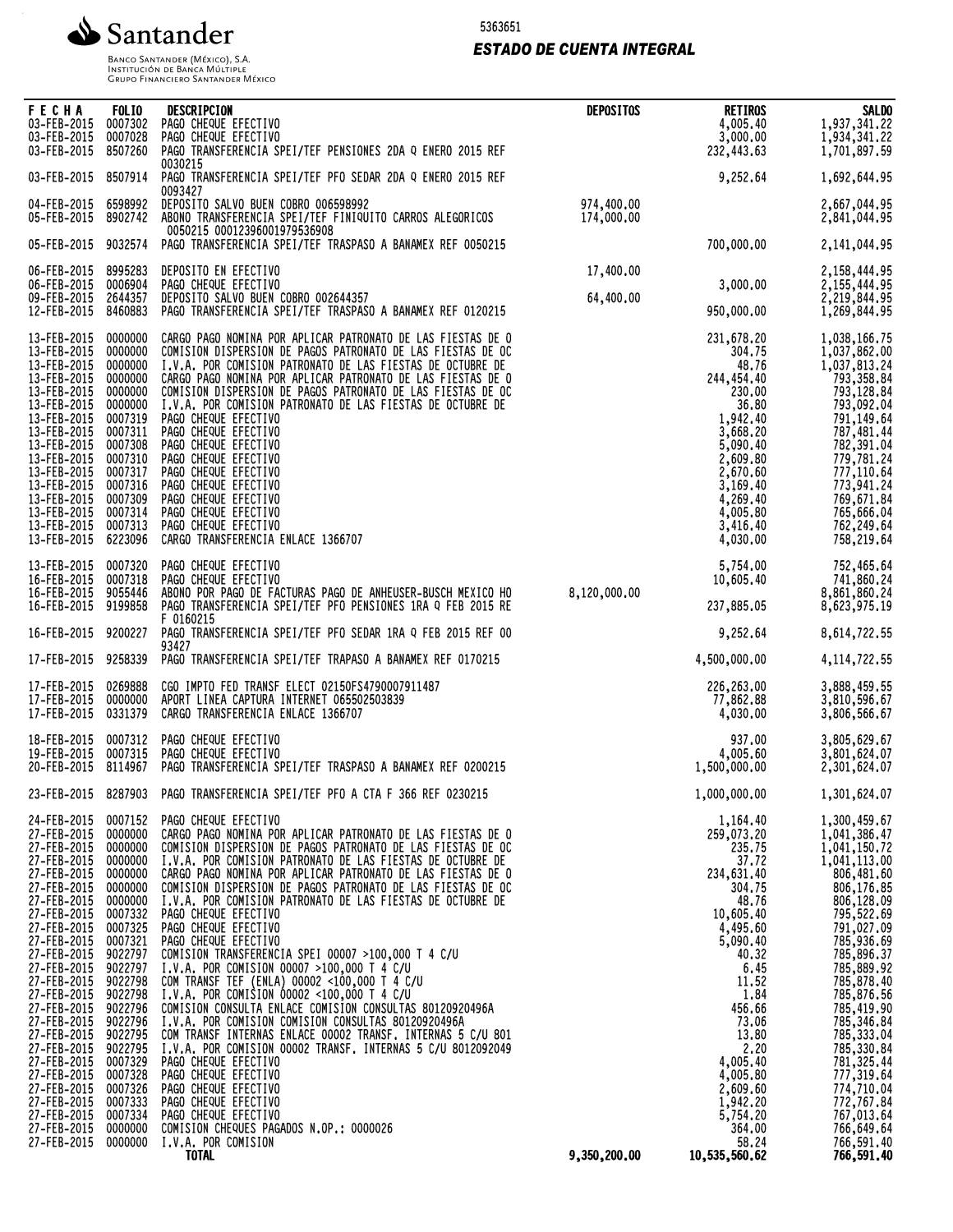

Banco Santander (México), S.A.<br>Institución de Banca Múltiple<br>Grupo Financiero Santander México

5363651

## *ESTADO DE CUENTA INTEGRAL*

| 0215536365126567521001                                                                                                                                                                                                                                                                                                                                   |                                                                 |                                                                                                         | PATRONATO DE LAS FIESTAS DE OCTUBRE DE L A ZONA METROPOLITAN                                                                                                                                                                               | HOJA 2 DE 2                                                                                                | CODIGO DE CLIENTE NO. 26567521<br>PERIODO : 01 AL 28 DE FEBRERO DE 2015                                                                                                                 |                              |
|----------------------------------------------------------------------------------------------------------------------------------------------------------------------------------------------------------------------------------------------------------------------------------------------------------------------------------------------------------|-----------------------------------------------------------------|---------------------------------------------------------------------------------------------------------|--------------------------------------------------------------------------------------------------------------------------------------------------------------------------------------------------------------------------------------------|------------------------------------------------------------------------------------------------------------|-----------------------------------------------------------------------------------------------------------------------------------------------------------------------------------------|------------------------------|
|                                                                                                                                                                                                                                                                                                                                                          | <b>INVERSION CRECIENTE 66-50252447-3</b>                        |                                                                                                         | DETALLE DE MOVIMIENTOS INVERSION CRECIENTE                                                                                                                                                                                                 |                                                                                                            |                                                                                                                                                                                         |                              |
| <b>F E C H A</b><br>31-ENE-2015<br><b>FOLIO</b>                                                                                                                                                                                                                                                                                                          | DESCRIPCION<br>SALDO FINAL DEL PERIODO ANTERIOR<br><b>TOTAL</b> |                                                                                                         |                                                                                                                                                                                                                                            | <b>DEPOSITOS</b><br>0.00                                                                                   | <b>RETIROS</b><br>0.00                                                                                                                                                                  | <b>SALDO</b><br>0.00<br>0.00 |
|                                                                                                                                                                                                                                                                                                                                                          |                                                                 |                                                                                                         | <b>INFORMACION FISCAL</b>                                                                                                                                                                                                                  |                                                                                                            |                                                                                                                                                                                         |                              |
|                                                                                                                                                                                                                                                                                                                                                          |                                                                 |                                                                                                         |                                                                                                                                                                                                                                            |                                                                                                            |                                                                                                                                                                                         |                              |
| UUID DEL TIMBRADO<br>1D659EA2-0A0F-42FC-BFEB-EF03656D1C08                                                                                                                                                                                                                                                                                                |                                                                 |                                                                                                         | NUM. DE CERTIFICADO DEL EMISOR<br>00001000000202409346                                                                                                                                                                                     |                                                                                                            | NUM. DE CERTIFICADO DEL SAT<br>00001000000202865018                                                                                                                                     |                              |
| <b>FOLIO INTERNO:</b><br>FECHA Y HORA DE EXPEDICION :<br>FECHA Y HORA DE CERTIFICACIÓN :<br>REGIMEN FISCAL DEL EMISOR :<br>LUGAR DE EXPEDICION DEL COMPROBANTE :<br>UNIDAD DE MEDIDA :<br><b>METODO DE PAGO :</b><br>NUMERO DE CUENTA DE PAGO :<br>TIPO DE COMPROBANTE :<br>SELLO DIGITAL DEL EMISOR<br>dqyMogS/EeccRDs0Gbe+2aXyeA=                      |                                                                 | 65502524473<br>MEXICO DF<br>SERVICIO<br>NO IDENTIFICADO<br>NO IDENTIFICADO<br>INGRESO                   | 2015-02-28T13:25:50<br>2015-02-28T13:25:50<br>REGIMEN GENERAL DE LEY PERSONAS MORALES<br>EfiwfnZHkfkrYIsG7aaY4yWUQnpjVKCXqNWCofOXnTsopVNdOXo3hbLp5C63AGrpCI+LRsaaLnsmRdQMR/IXOCA84wxeppcwPHy6ZjcCrDRUcDX1XYcjahOuRMIWw1COsQHm6NTp7i36FviAU |                                                                                                            |                                                                                                                                                                                         |                              |
| SELLO DIGITAL DEL SAT<br>RkHt41qg/Gnj21V7L/9QvQXMyE=                                                                                                                                                                                                                                                                                                     |                                                                 |                                                                                                         | 0x2U/QrVe/01wxqEvwmuXWAqbEytkHYo4LqqfiBKv30kh/846hn229XRb11X3ZABGCELt0+1CanXdsREpeSG3mT060HyxfK5LukC2cgevdJHtfTo43I/M7Ebj/ZDEfi1R1X15a9TuL3hfgL5D                                                                                          |                                                                                                            |                                                                                                                                                                                         |                              |
|                                                                                                                                                                                                                                                                                                                                                          | CADENA ORIGINAL DEL COMPLEMENTO DE CERTIFICACION DEL SAT        |                                                                                                         | TT1.0T1D659EA2-OAOF-42FC-BFEB-EF03656DIC08T2015-02-28T13:25:50TEfiwfnZHkfkrYIsG7aaY4yWUQnpjVKCXqNWCofOXnTsopVNdOXo3hbLp5C63AGrpCI+LRsaaLnsmRdQMR/<br>IXOCA84wxeppcwPHy6ZjcCrDRUcDX1XYcjahOuRMIWw1COsQHm6NTp7i36FviAUdqyMogS/EeccR          |                                                                                                            |                                                                                                                                                                                         |                              |
|                                                                                                                                                                                                                                                                                                                                                          | ESTE DOCUMENTO ES UNA REPRESENTACIÓN IMPRESA DE UN CFDI         |                                                                                                         |                                                                                                                                                                                                                                            |                                                                                                            |                                                                                                                                                                                         | PAGO EN UNA SOLA EXHIBICION  |
|                                                                                                                                                                                                                                                                                                                                                          | SIGNIFICADO DE ABREVIATURAS UTILIZADAS EN EL ESTADO DE CUENTA:  |                                                                                                         |                                                                                                                                                                                                                                            |                                                                                                            |                                                                                                                                                                                         |                              |
| $AB0=$<br>ABONO (S)<br>ANULACION<br>ANUL=<br>$ANT =$<br>ANTICIPO<br>ANTICIP= ANTICIPADO<br>AUT=<br>AUTOMATICO<br>AUTO=<br>AUTOMOVIL, AUTOMOTRIZ<br>BONIFICACION<br>BONI=<br><b>CON</b><br>C=<br>$\dot{C}/U=$<br>CADA UNO (A)<br>Costo <u>Anual To</u> tal<br>$C.A.T. =$<br><b>COSTO EFECTIVO REMANENTE</b><br>$C.E.R. =$<br><b>CA IEDA / CA</b><br>CA 1- |                                                                 | DEB=<br>$DEF =$<br>DEV=<br>DISP=<br>DOMIC=<br>EFEC=<br>ELEC=<br>EQUIV=<br>FACT=<br>FEC=<br>FED=<br>CAT- | <b>DEBITO</b><br><b>DEPOSITO</b><br>DEVOLUCION (ES)<br>DISPOSICION<br>DOMICILIACION<br><b>EFECTIVO</b><br>ÉLÉCTRONICO (A)<br>EQUIVALENTE<br>FACTURACION<br><b>FECHA</b><br>FEDERAL (ES)<br>CANANCIA ANGAL TOTAL                            | NO=<br>NOM=<br>ORD=<br>P=<br>PAG=<br><b>PGO=</b><br>$PZ0=$<br>$REC =$<br><b>REN=</b><br>S=<br>SBC=<br>CDO- | <b>NUMERO</b><br><b>NOMINA</b><br>ORDEN<br><b>POR</b><br>PAGARE (S)<br><b>PAGO</b><br><b>PLAZO</b><br><b>RECIBO</b><br><b>RENDIMIENTO</b><br><b>SOBRE</b><br>SALVO BUEN COBRO<br>CAI NO |                              |

| ABO=<br>ANT= ANTICIPO | ABONO (S)<br>ANUL= ANULACION                                                               | DEB=<br>$DEP =$<br>$DEV =$ | <b>DEBITO</b><br><b>DEPOSITO</b><br>DEVOLUCION (ES)                    |
|-----------------------|--------------------------------------------------------------------------------------------|----------------------------|------------------------------------------------------------------------|
|                       | ANTICIP= ANTICIPADO<br>AUT= AUTOMATICO                                                     | DISP=<br>DOMIC=            | DISPOSICION<br>DOMICILIACION                                           |
|                       |                                                                                            | $EFEC =$                   | <b>EFECTIVO</b>                                                        |
| BON I =               | AUTO= AUTOMOVIL, AUTOMOTRIZ<br>BONI= BONIFICACION<br>BONIFICACION                          |                            | ELEC= ELECTRONICO (A)<br>EQUIV= EQUIVALENTE                            |
| $C =$                 | CON                                                                                        |                            |                                                                        |
| C/U=                  | CADA UNO (A)                                                                               | $FACI =$                   | <b>FACTURACION</b>                                                     |
|                       | C.A.T.= COSTO ANUAL TOTAL<br>C.A.T.= COSTO ANUAL TOTAL<br>C.E.R.= COSTO EFECTIVO REMANENTE | FEC= FECHA                 |                                                                        |
|                       |                                                                                            |                            | FED= FEDERAL (ES)<br>G.A.T.= GANANCIA ANUAL TOTAL                      |
|                       | CAJ= CAJERO (S)<br>CANC= CANCELACION                                                       |                            | IMPTO= IMPUESTO (S)                                                    |
| $CAP =$               | <b>CAPITAL</b>                                                                             | $IMI =$                    | INICIAL                                                                |
| <b>CERTIF=</b>        | <b>CERTIFICADO</b>                                                                         |                            |                                                                        |
| $CGO=$                | <b>CARGO</b>                                                                               |                            | INT / INTS= INTERES (ES)<br>INTAL=      INTERNACIONAL<br>INTERNACIONAL |
| $CH =$                | CHEQUE (S, RA)                                                                             | INV= INVERSION             |                                                                        |
| COB=                  | <b>COBRO</b>                                                                               |                            | LCI= LINEA DE CREDITO INMEDIATA                                        |
| COM=                  | COMISION                                                                                   | $LIQ=$                     | LIQUIDACION                                                            |
| $CR =$<br>CRED=       | <b>CREDITO</b><br><b>CREDITO</b>                                                           |                            | LOC= LINEA DE COBERTURA<br>LPI= LINEA DE PROTECCION INMEDIATA          |
| CTA=                  | CUENTA (S)                                                                                 | MORA=                      | MORATORIO (S)                                                          |
|                       |                                                                                            | N. OP=                     | NUMERO DE ÒPÉRACIÓN (ES)                                               |

| nv-  | NVMLNU                              |
|------|-------------------------------------|
| NOM= | <b>NOMINA</b>                       |
| ORD= | <b>ORDEN</b>                        |
| PΞ   | <b>POR</b>                          |
| PAG= | PAGARE (S)                          |
| PGO= | PAGO                                |
| PZO= | <b>PLAZO</b>                        |
| REC= | <b>RECIBO</b>                       |
| REN= | RENDIMIENTO                         |
| S=   | <b>SOBRE</b>                        |
| SBC= | SALVO BUEN COBRO                    |
| SDO= | <b>SALDO</b>                        |
|      |                                     |
|      |                                     |
| SUC= | SUCURSAL                            |
| T=   | <b>TASA</b>                         |
|      | TARJ= TARJETA (S)                   |
| TEF= | TRANSFERÈNCIA ELECTRONICA DE FONDOS |
| TPV= | TERMINAL PUNTO DE VENTA             |
|      | TRANSF= TRANSFERENCIA               |
| VTA= | VENTA (S)                           |
| VTO= | VENCIMIENTO                         |
|      |                                     |

BANCO SANTANDER (MEXICO) S.A., INSTITUCION DE BANCA MULTIPLE, GRUPO FINANCIERO SANTANDER MEXICO, R.F.C. BSM970519DU8

PROLONGACION PASEO DE LA REFORMA NO. 500 PISO 2 MOD. 206, COL. LOMAS DE SANTA FE, DELEGACION ALVARO OBREGON, C.P. 01219, MEXICO, D.F.

AGRADECEREMOS NOS COMUNIQUE SUS OBJECIONES EN UN PLAZO DE 90 DIAS DE LO CONTRARIO CONSIDERAREMOS SU CONFORMIDAD.

Proteja su información suscribiendose a<br>Paperless, su estado de cuenta electrónico en santander.com.mx o comúnicándose a SuperLinea<br>01800-5010000 o 51694300 opción 4